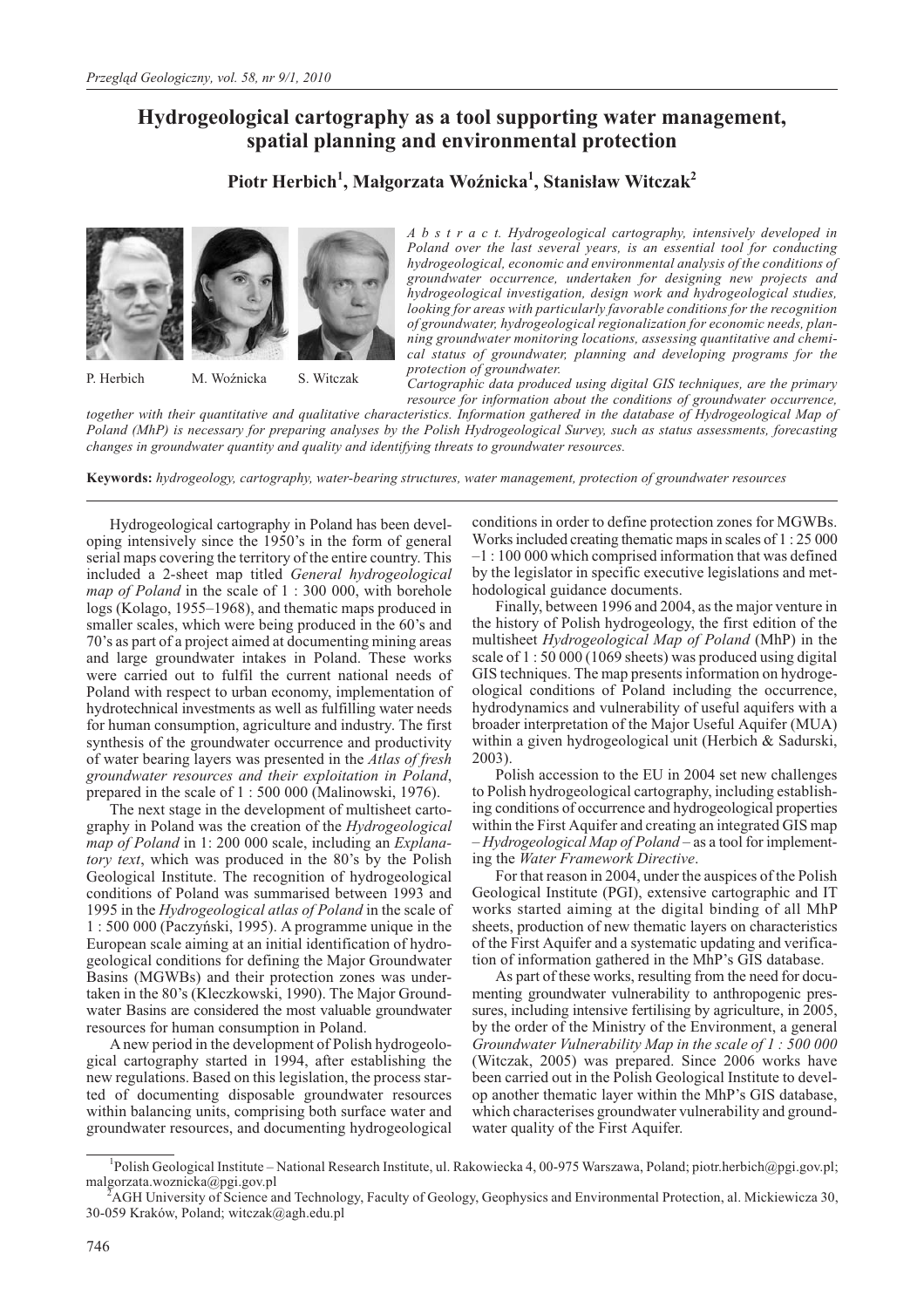At present, the Polish Hydrogeological Survey is during the 1st cycle of updating the hydrodynamics of the Major Useful Aquifer and/or the First Aquifer as well as verifying available information regarding building structures that can harm groundwater quality and/or quantity.

In parallel, individual layers of the first aquifer of the MhP map are continuously being produced. Works on making the map available through the internet, using WMS and WFS services, are ongoing. In March 2010, works began on a synthesis of thematic layers of the MhP map in the GIS format, adapted to the scale of 1 : 250 000.

## **Content of the GIS database of the** *Hydrogeological Map of Poland* **in the scale of 1 : 50 000**

**General information.** The *Hydrogeological Map of Poland* in 1 : 50 000 scale is a serial, thematic, digital map, constructed as a multisheet edition, prepared according to an instruction that has been authorised by the Ministry of the Environment. Its production started in 1996. The Polish Geological Institute, as the general contractor for the project, is responsible for coordinating the venture, in which individual sheets of the map are prepared by different authors employed by geological companies or universities. The work is being prepared by the order of the Ministry of the Environment and the entire project is funded by the National Fund for Environmental Protection and Water Management.

The Polish Geological Institute – National Research Institute has scientific custody over the project and is responsible for the coordination and verification of individual sheets prepared outside the institute and then for inputting all sheets into an integrated GIS database. The Institute also participates in producing several sheets of the map. The high scientific standards of the map are controlled by a special committee (Commission for Cartographic Documentations), which acts under the Minister of the Environment and its duty is to undertake reviews or to assign reviewers for individual sheets of the map and then to hand over these reviews to coordinators of the MhP project in the PGI.

Since 2005, after creating a spatially continuous GIS database for the MhP and after starting works on their systematic improvement and the development of thematic layers, the map comprises two major groups of thematic layers (including cartographic presentations) referring to the Major Useful Aquifer (MUA) and the First Aquifer (FA), i.e.:

1. Developed between 1996 and 2004 thematic layers presenting the occurrence of the MUA, its thickness and transmissivity, groundwater dynamics and yields, groundwater quality, the degree of risk to groundwater pollution. The MUA is treated as the major source of water for human consumption (Fig. 1);

2. Successively developed since 2005, thematic layers characterising the FA, with a special attention given to its interactions with surface waters and terrestrial ecosystems, which is being realised in two thematic groups:

– occurrence and hydrodynamics (FA-OH);

– groundwater vulnerability and quality (FA-VQ).

The major useful aquifer is the first aquifer from the ground surface which is commonly used for groundwater abstraction by wells characterised by the following threshold conditions: thickness of a water bearing layer  $M > 5$  m, transmissivity of  $T > 50 \text{m}^2/24$ h, potential water yield Qp > 5 m<sup>3</sup>/h, groundwater quality appropriate for communal use

(in the Carpathian and the Sudeten Mountains these threshold levels are lower:  $M > 2$  m,  $T > 25$  m<sup>2</sup>/24h, Qp > 2 m<sup>3</sup>/h). The identified MUA within a given hydrogeological unit is the fundamental water bearing structure used for supplying water for human consumption.

The first aquifer is the first water bearing horizon below the ground (or set of hydraulically connected aquifers), with average permeability of  $k \ge 3$  m/24h ( $k \ge 3 \cdot 10^{-5}$  m/s), total thickness  $M \ge 2$  m (in moderate retention conditions) occurring continuously usually over an area of  $A > 20$  km<sup>2</sup> (with accuracy of recognition typical for 1 : 50 000 scale).

**Thematic layers of the MhP's GIS database – characteristics of the Major Useful Aquifer (MUA).** Characterization of the MUAs as presented on the *Hydrogeological Map of Poland* in 1 : 50 000 scale includes the following elements:

- hydrogeological parameters of an aquifer required for defining hydrogeological regions and include: the extent, age, lithology, isolation from the ground surface, the coefficient of disposable resources and information on the coexistence of multiple water bearing layers of usable waters;
- hydrogeological and spatial properties: transmissivity, thickness, depth to an aquifer, potential yield of a well;
- hydrodynamics: hydroisohips, direction of groundwater flow, cones of depression, the extent of river basins defined by surface water catchments;
- groundwater quality classes defined by an assessment of their usability for human consumption;
- $\square$  point pollution sources that influence the degree of groundwater vulnerability;
- $\square$  groundwater management (information on locations of industrial and draining groundwater wells including data on hydrogeological profiles, technical specifications of wells, admissible volumes of extracted groundwater and abstraction rates).

Groundwater availability of the Major Useful Aquifer is presented on the MhP in the form of a coefficient of disposable groundwater resources and is a component of a specific record associated with a given unit of the MUA. Groundwater disposable resources can be classified within 6 classes (50–100, 100–200, 200–300, 300–400, 400–500,  $>600 \text{ m}^3/24 \text{h} \cdot \text{km}^2$ ) and are established based on hydrogeological documentations and regional reports. The coefficient acknowledges numerous factors including the degree of isolation for a specific MUA, limitations associated with threats to groundwater resources and a requirement for protecting terrestrial ecosystems dependent on groundwater resources.



**Fig. 1.** Thematic layers of the GIS database of the *Hydrogeological map of Poland* (MhP) – explanations in text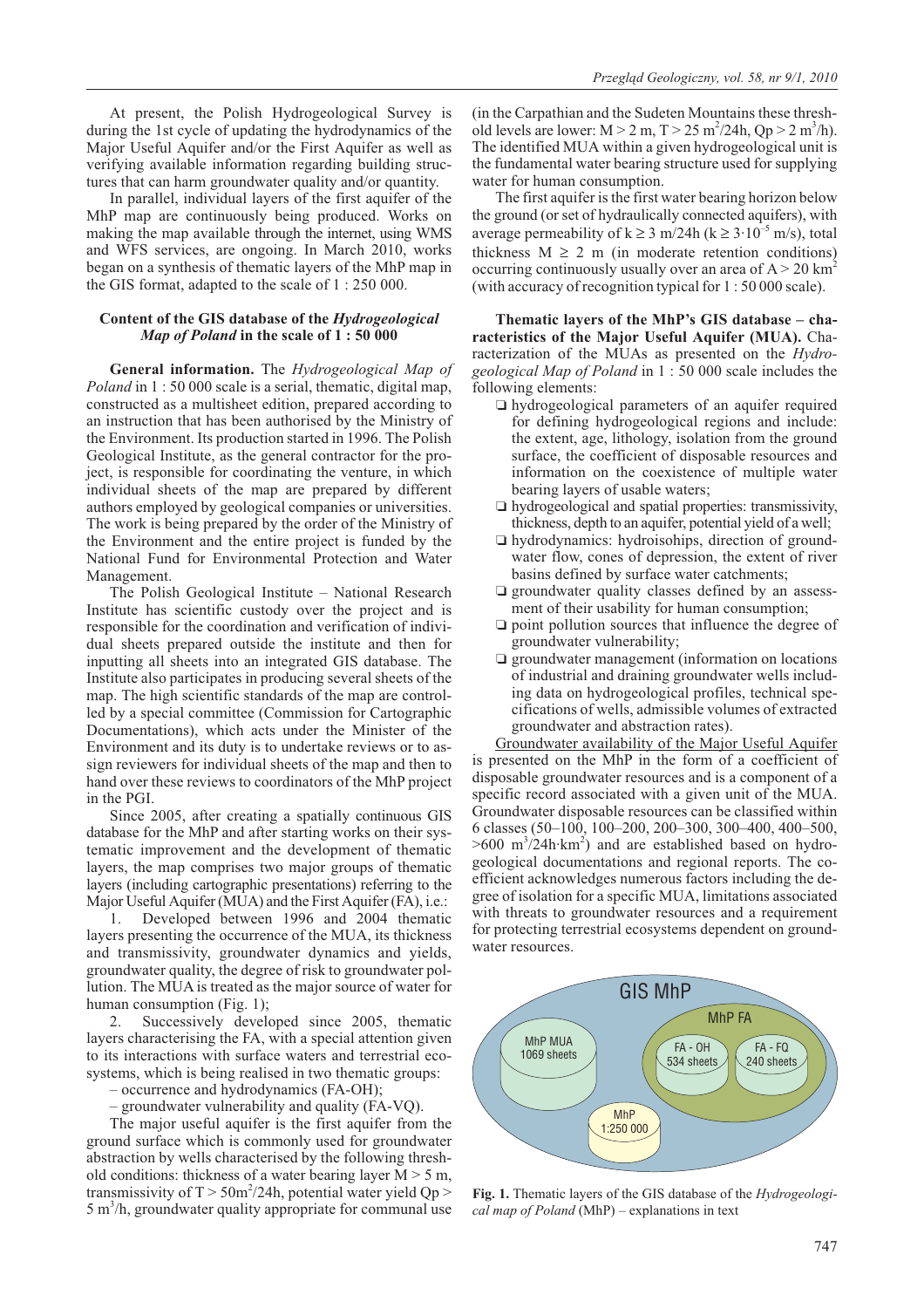Potential yield of a well abstracting from the MUA is defined as the maximum yield that is available for abstraction with an optimum well-screening, i.e. with conservation of a critical velocity of water entering the well-screen. The parameter is presented on the MhP map within the following ranges: 2–5, 5–10, 10–30, 30–50, 50–70, >70 m<sup>3</sup>/h or  $70-120$  and  $>120$  m<sup>3</sup>/h.

Groundwater quality of the MUA can be classified on the MhP map as very good, good, moderate and bad and is based on an assessment of its usability for municipal supplies, i.e. water that does not require any treatment, water that requires little treatment, water that requires a complex, multistage treatment and water that is not available for treatment using economically justified technology; on the main sheet of the map there is also information on where specific parameters are exceeded with respect to water quality regulations destined for human consumption as defined by the Ministry of Health.

Degree of isolation of the MUA is a component that is defined based on the thickness of low permeability deposits ( $k = 10^{-6} - 10^{-9}$  m/s) and practically impervious deposits ( $k < 10^{-9}$  m/s) overlaying the MUA. Low isolation of the MUA is defined for conditions where the thickness of low permeability units is less than 15 m or impervious units are less than 5 m; moderate isolation is given when low permeability deposits range between 15–50 m or the thickness of impervious units is between 5–10 m; and finally full isolation is defined for conditions of the thickness of low permeability deposits exceeding 50 m and the thickness of impervious deposits exceeding 10 m. This classification incorporates also a potential for lateral inflow and the type of an aquifer, i.e. whether is it porous or fissured.

Degree of groundwater vulnerability within the MUA can be defined as very high, high, moderate, low and very low and is a function of the degree of isolation, density of polluting sources (increasing groundwater vulnerability in conditions of the same degree of isolation) and limitation in land use for business (decreasing groundwater vulnerability in conditions of the same degree of isolation).

Apart from that, additional thematic maps include information on the depth to the MUA, its thickness and permeability.

The map was created in sheets (1069 sheets for the entire territory of Poland) and each sheet includes:

- $\square$  a main sheet presenting the occurrence, extent, quantity, dynamics, quality and the degree of risk to fresh groundwater **(example of map sheet shown in Annex**  $\mathbf{N_0}$ , 1)<sup>3</sup>;
- $\square$  a report including hydrogeological cross-sections, figures and tables that include characterisation of groundwater abstraction points, groundwater quality data, hydrogeological parameters for delineated hydrogeological units and information on infrastructure that cause risk to groundwater resources. Each report includes additional thematic maps: documentation map, thickness map and groundwater permeability map.

**Thematic layers of the MhP's GIS database – characteristics of the First Aquifer (FA).** The first aquifer is identified and characterised without taking into account criteria for usable aquifers – its properties may exclude a potential for groundwater abstraction (too low thickness or too low transmissivity). Quality of water within the first aquifer, for geogenic reasons or in response to anthropogenic pollution, may not be available for municipal use.

Thematic layers of the MhP's GIS database characterising the First Aquifer (FA) constitute two thematic groups:

 $\Box$  occurrence and hydrodynamic (FA-OH); - groundwater vulnerability and quality (FA-VQ).

The first group comprises information characterising a relationship between first aquifers and major useful aquifers (identity and separation), lithology, permeability, stratigraphy of water bearing deposits, their continuity, water table characteristics, hydrodynamic conditions of the FA (including geomorphology: valleys – drainage zones, uplands – recharge zones, plains and depressions – transitory and diverse zones). The above properties constitute basic factors for delineating hydrogeological regions/units within the first aquifer on the MhP map. Each property has its own symbol. On the MhP map, each FA unit is described by a group of symbols representing different hydrogeological properties specific to a unit.

The collective map presenting the occurrence and hydrodynamics of an aquifer includes hydroisohips and general directions of groundwater flow, depth to an aquifer presented in a range (< 1 m, 1–2, 2–5, 5–10, 10–20, 20–50, > 50), springs, seepages, wetlands, groundwater lenses, extents of depression cones resulting from anthropogenic impacts (over abstraction, mining dewatering, draining wetland areas, urban/industrial infrastructure) and flooding of sinkholes. The map includes also areas in which groundwater level of an FA unit has increased significantly due to anthropogenic causes.

Apart from that, the map shows the relationship between surface waters and the FA (recharging or draining or no relation) and the extent of anthropogenic changes made at the ground surface, which are important for the occurrence of the first aquifer (pits, embankments and sinkholes within mining areas).

Characterisation of the first aquifer includes also information on areas where shallow groundwater is common but it occurs in discontinuous water bearing horizons (layers of sands and sands placed at roofs of boulder clays, lenses of fissured sandstones within flysch shales, disturbed glacitectonic structures). Within units that include the above formations of the FA, hydroisohips are not presented and depth to the groundwater table is presented in wider ranges.

In specific, hydrogeologically sound cases, information about lacking water bearing horizons is also presented.

The second thematic group of layers defines groundwater vulnerability of the FA to a potential pollution from the ground surface and groundwater quality (Herbich, 2004; Herbich et al., 2007).

Groundwater vulnerability classes present an approximate time needed for pollution to be transferred to the first aquifer, based on a mean residence time (*MRT)*, which is the average amount of time that a particle spends in a particular flow system*.* Based on a spatial analysis of the *MRT*, the first aquifer is assigned to one of 5 vulnerability classes: very high, high, moderate, low and very low (respective *MRT* < 5, 5–25, 25–50, 50–100 and > 100 years). Groundwater vulnerability to pollution of the FA is presented on the collective map in association with the extent and hydrogeological properties of an aquifer only, without acknowledging properties of contaminants, their type, dispersion,

<sup>&</sup>lt;sup>3</sup>Hydrogeological Map of Poland, 674 – Dęblin sheet (attached)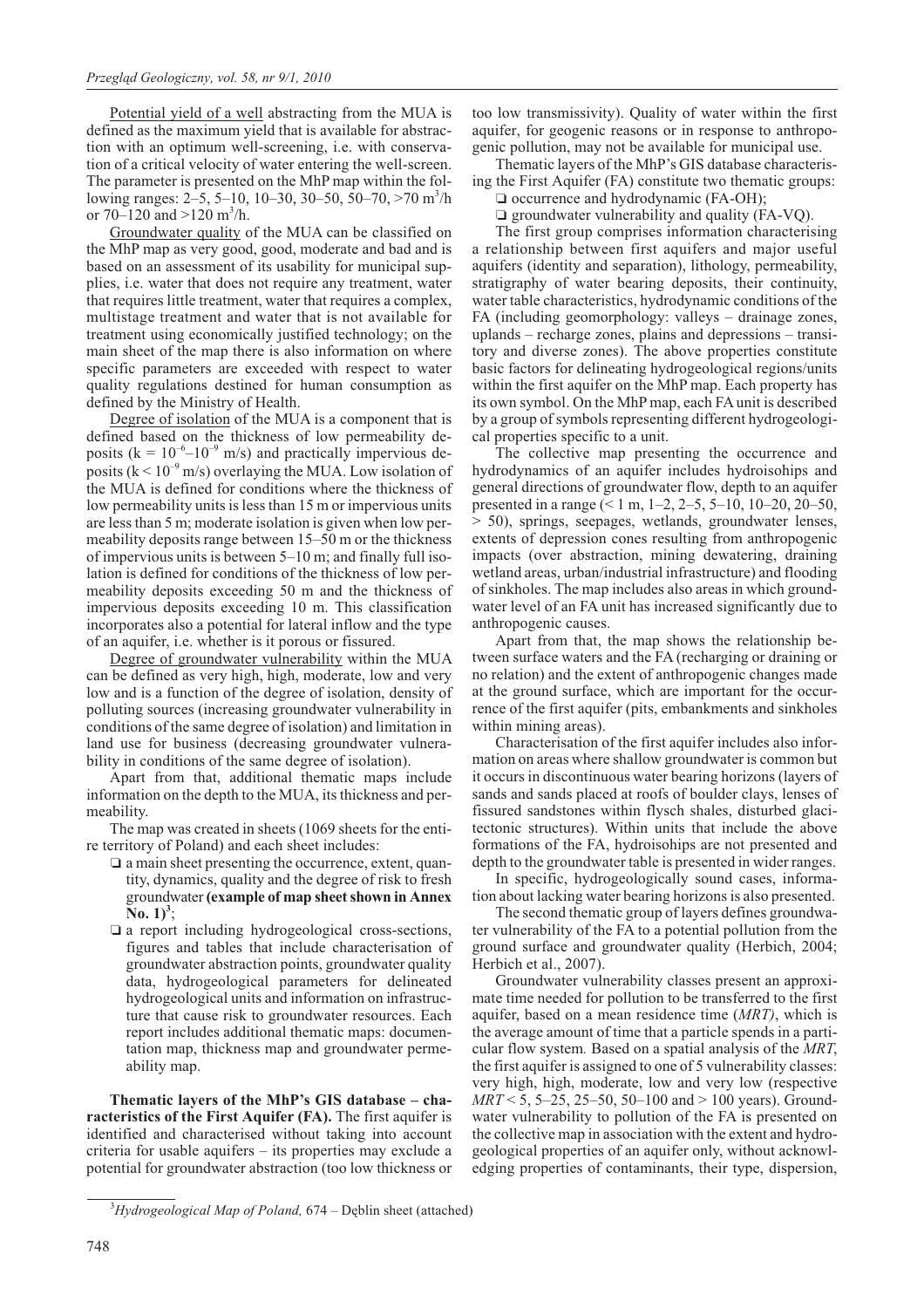sorption and disintegration processes, as well as temporal variability of hydrogeological events that control groundwater infiltration (Herbich et al., 2008).

The thematic map *groundwater quality* presents concentrations of nitrates and other selected parameters within the first aquifer including  $SO_4$ , Cl,  $NO_2$ , NH<sub>4</sub>, pH and PEW. Spatial analysis of nitrate concentrations constitute a basis for defining areas where groundwater is polluted with nitrates ( $\overline{NO_3}$  > 50 mg/dm<sup>3</sup>) or is at risk to nitrate pollution  $(25 < NO<sub>3</sub> < 50 mg/dm<sup>3</sup>)$ . Groundwater vulnerability and quality of the FA is presented on collective maps including polluting sources, which are building structures and anthropogenic activities that can deteriorate chemical status of the first aquifer.

**Structure and digital format of the MhP's GIS database**. Implementation of the geographic information systems (GIS) technique enables the undertaking of cartographic presentations, the undertaking of spatial analyses within a selected area and the continuous updating of graphical and textual databases. To fulfil the needs of the *Hydrogeological Map of Poland*, a special GIS environment was designed and later built in the Polish Geological Institute, which enabled the undertaking of essential tasks such as gathering graphical and textual data, data verification, renaming digital data into a cartographic form, map printing and data storage.

The production of thematic layers of the MhP's GIS database in the PUGW 1942 reference system was finalised in 2004, and later new works started on developing a spatially continuous database of hydrogeological data. The integrated MhP's GIS database has been created in the PUWG 1992 reference system, which enables the presention of all thematic layers for the entire Polish territory in the same mapping system. After completing the MhP's GIS database, further works focused on data management, their revision and dissemination.

Storing data in the GIS format allows data stored in different structures to be merged without interference with raw data. The functionality of the environment in which the MhP's GIS data are collected and presented allows also other data created in the same software to be used and data created in different software environments to be imported (Fig. 2).

The geographical information system allows also the incorporation of additional thematic layers into the parent database. Thematic groups that are being continuously developed include characterisation of the first aquifer created in separate sheets and are then incorporated into the MhP's GIS database.



**Fig. 2.** Functionality diagram of the MhP's GIS database

An important element of using the GIS system is that it allows the distribution of selected data via the internet. At present work is being carried out to publish selected thematic layers via net services of WMS and WFS using the PGI geoportal (web addresses are available at the PSH webpage ). The present format and structure of the database allow specific thematic layers to be selected within an arbitrary area, e.g. within a district, or balancing unit, basins or other (Fig. 3).

**Current state and availability of the multisheet edition of the** *Hydrogeological Map of Poland***.** Thematic layers regarding the Major Useful Aquifer have been completed for the entire country; the state of relevance of thematic layers corresponds to the times when specific sheets were completed (Fig. 4). Thematic layers characterising the hydrodynamics of the MUA and the First Aquifer are updated every 6 years. The first updating cycle started in 2009.

Thematic layers regarding the occurrence and hydrogeological properties of the First Aquifer have been completed for 534 sheets of the MhP map; at present, 150 consecutive sheets are being prepared, which will be completed in 2011 (Fig. 5A). Layers: groundwater vulnerability and groundwater quality of the first aquifer are in the initial stage of processing and until now only 240 sheets have been completed (Fig. 5B).

Thus, for some 23% of the country, the MhP's GIS database includes the full characterisation of hydrogeological conditions that allows protection areas to be delineated for groundwater intakes and groundwater aquifers and enables spatial planning. The hydrogeological information required for defining mitigation measures for groundwater dependent terrestrial ecosystems is available for some 65% of the country. Basic data for designing geological works and undertaking tasks of water management are available for the entire country.

## **The use of the MhP's GIS database for water management, spatial planning, environmental protection and geological works**

The *Hydrogeological Map of Poland* in 1 : 50 000 scale is the basic cartographic documentation for undertaking hydrogeological, economic and environmental analyses regarding the occurrence of fresh groundwater resources, undertaken for designing new projects and hydrogeological investigation, searching for areas especially useful for abstracting groundwater, hydrogeological regionalisation for economic needs, planning groundwater monitoring locations, assessing groundwater quantity and quality, spatial planning and defining programmes for protecting groundwater resources. An important use of the utilisation of the MhP's GIS database in hydrogeological projects is identification of the occurrence of groundwater for designing groundwater supplies and their protection zones and undertaking environmental assessments with regard to designing abstraction points.

Information gathered in the database is necessary for preparing analyses by the Polish Hydrogeological Survey, such as, status assessments, forecasting changes in groundwater quantity and quality and identifying threats to groundwater resources.

The MhP database constitutes also a source of hydrogeological information required for preparing hydrogeological documentations for river basin management plans as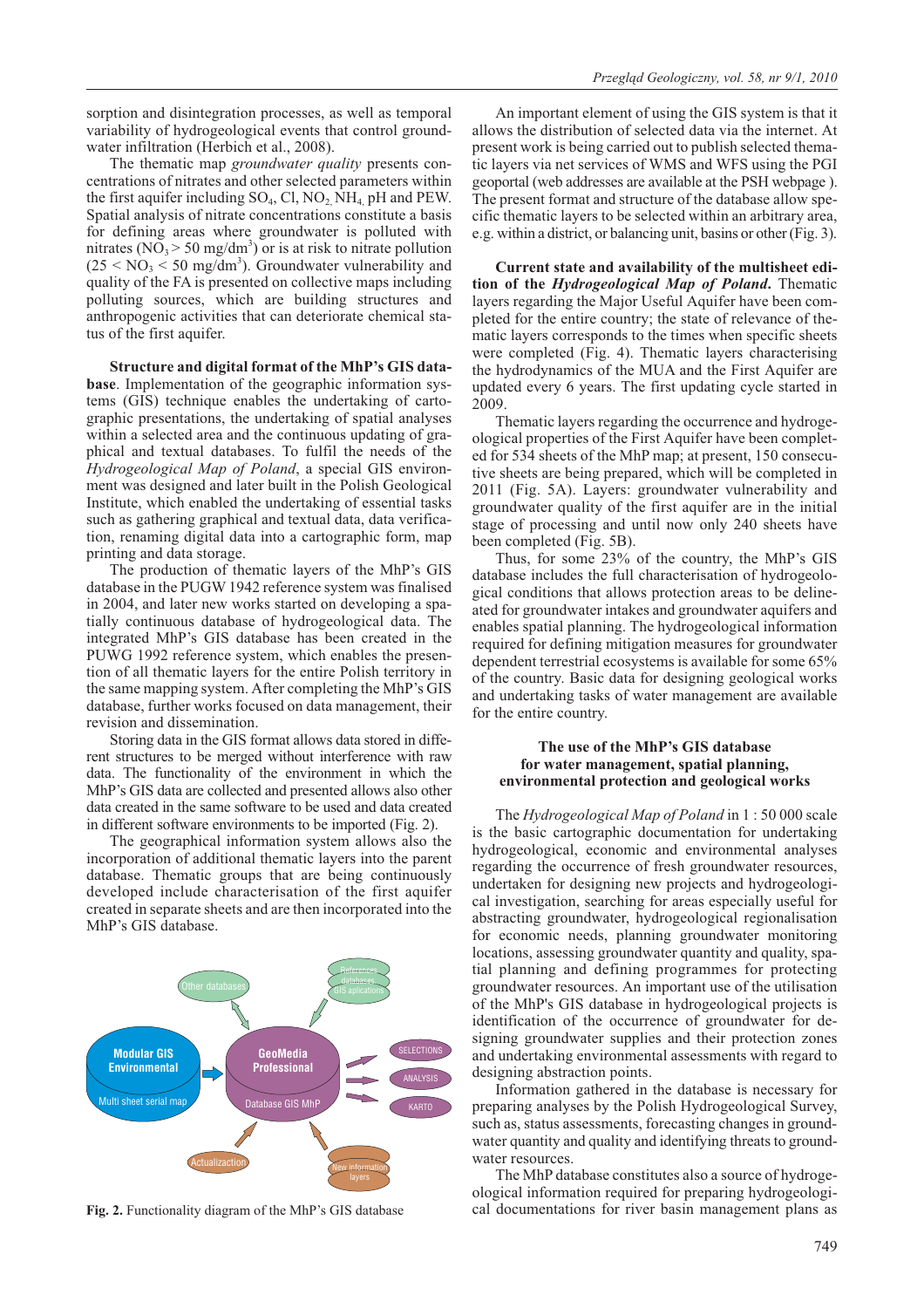well as planning documents regarding conditions for water use within a hydrogeological region or a basin. Specifically, these are as follows:

- registers and characterisations of groundwater bodies, including groundwater bodies that are at risk of not fulfilling their environmental goals;
- identification of significant anthropogenic impacts and assessments of their effects on groundwater resources;
- identification of impacts resulting from changing water levels;
- **Q** registers of protected areas;
- $\square$  economic analyses referring to water use;
- **q** groundwater monitoring programmes;
- $\square$  registers of groundwater used for human consumption;
- $\square$  registers of groundwater that could potentially, either in the future or in the event of special events (disasters, terror attacks, wars) become a source of potable water;
- registers of water vulnerable to nitrate pollution from agricultural pressures;
- definition of environmental objectives for groundwater bodies and protected areas.

The MhP's GIS database can be used for undertaking the following analyses:

- delineating water balancing units for defining disposable groundwater resources and undertaking groundwater management programmes;
- defining hydrogeological conditions for delineating critical protection areas for the Major Groundwater Basins;
- identifying areas of especially good conditions for locating large and medium groundwater supplies;
- $\square$  designing groundwater supplies and their protection areas;
- $\Box$  defining hydrogeological conditions of protected areas;
- $\square$  assessing anthropogenic risks to groundwater quality; assessing groundwater status and defining programmes of measures for the protection of groundwater resources;
- defining development strategies and spatial planning documents;
- providing third level education.

The *Hydrogeological Map of Poland* in the scale 1 : 50 000 is available through the Central Geological Archives based in the Polish Geological Institute – National Research Institute in Warsaw, 4 Rakowiecka Street. The map is available in an analogue format (as a printout of a given sheet) or in a digital format (as raster or vector files including spatial



**Fig. 3.** Fragment of an integrated MhP's GIS database – possibility of selecting attributes within defined boundaries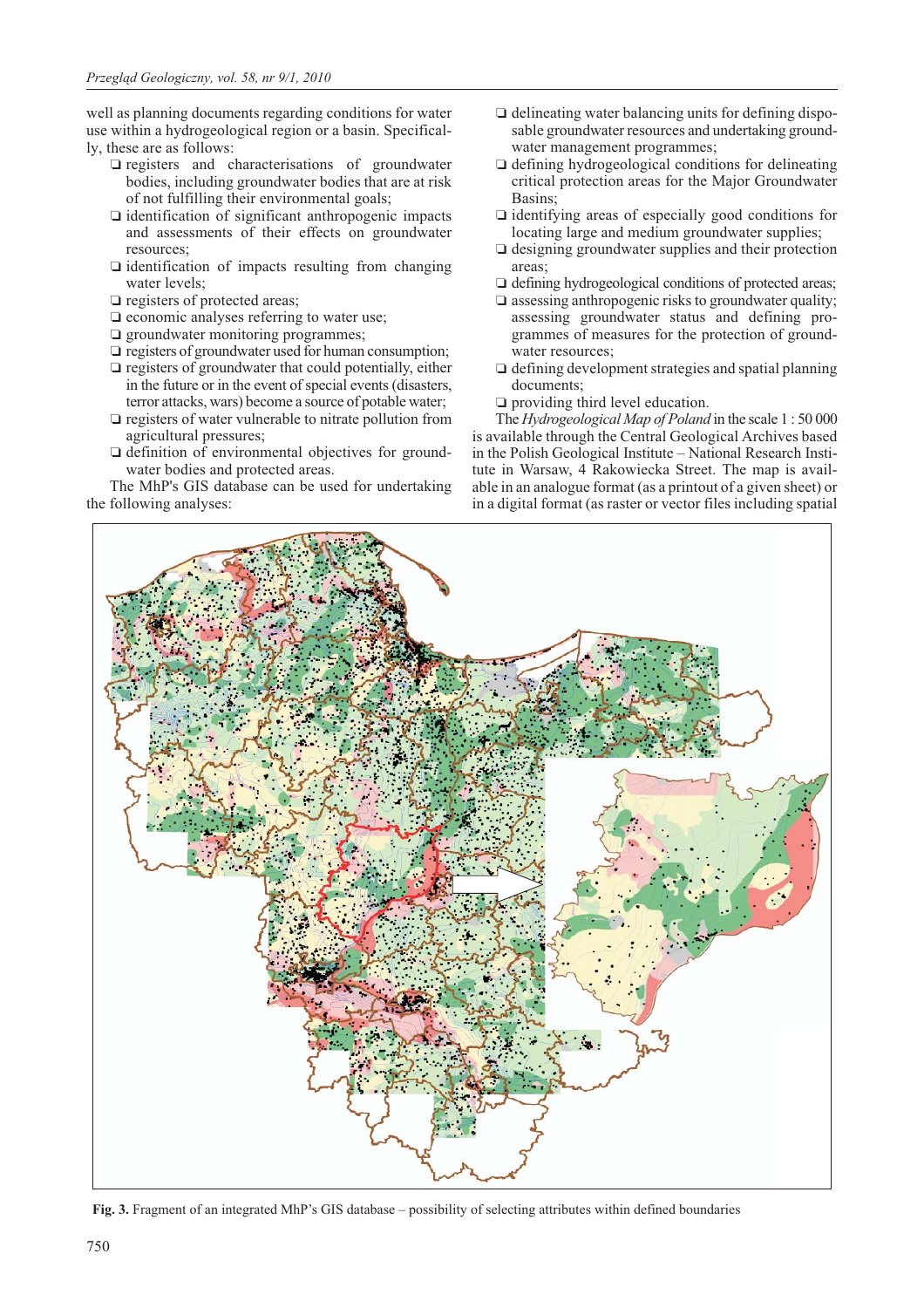information for a given area, a map sheet or selected groundwater body, a basin or within administrative units, etc.). The extent of an area of interest, thematic layers and the data format are agreed individually between a client and coordinators of the map. Specific rules for data distribution and data request application forms are available at the PGI web page (www.pgi.gov.pl).

### **Groundwater susceptibility map in the scale of 1 : 500 000**

Groundwater susceptibility to pollution, called also the groundwater vulnerability map, constitutes an important aspect of the groundwater quality assessment required for compiling water management plans within river basins and local development plans. There are numerous methods for assessing groundwater susceptibility; however, the most common are ranking methods, which attribute a weight to specific parameters (DRASTIC, DIVERSITY, EPIK and other). Polish experience shows that instead of using a ranking based on many parameters, the mean residence time (MRT) can be used as a synthetic quantitative indicator of natural groundwater vulnerability to pollution (Witczak et al., 2005, 2007, 2008).

Classification of groundwater vulnerability to pollution based on Foster et al. (2002) modified by Witczak et al. (2005, 2008) is shown in Table 1.

In order to fulfil requirements of the *Water Framework Directive*, in 2005, by the order of the Ministry of the Environment, the *Groundwater Vulnerability Map* in the scale of 1 : 500 000 was completed, edited by Witczak. The map included an assessment of groundwater susceptibility of the First Aquifer (sheet 1 – **the map shown in Annex No. 2**)<sup>4</sup> and the Major Groundwater Basins (sheet 2). According to the approved methodology, groundwater susceptibility classes were assessed based on the mean residence time of the water (volumetric humidity) – average seepage time through soils and rocks at the aeration zone. The time given on the map refers to the exchange time within a natural hydraulic cycle with an assumption of the mean annual infiltration (Witczak et al., 2005).

The methodology used on the 1 : 500 000 scale map allows the undertaking of further assessments depending on assumed impact scenarios with regard to specific polluting substances, or different land use and land management practices (Witczak et al., 2005, 2007, 2008). The methodo-



**Fig. 4.** State of relevance of the *Hydrogeological Map of Poland* in the scale of 1 : 50 000 – characterisation of the Major Useful Aquifer

<sup>4</sup> *Groundwater Vulnerability Map of Poland* (attached)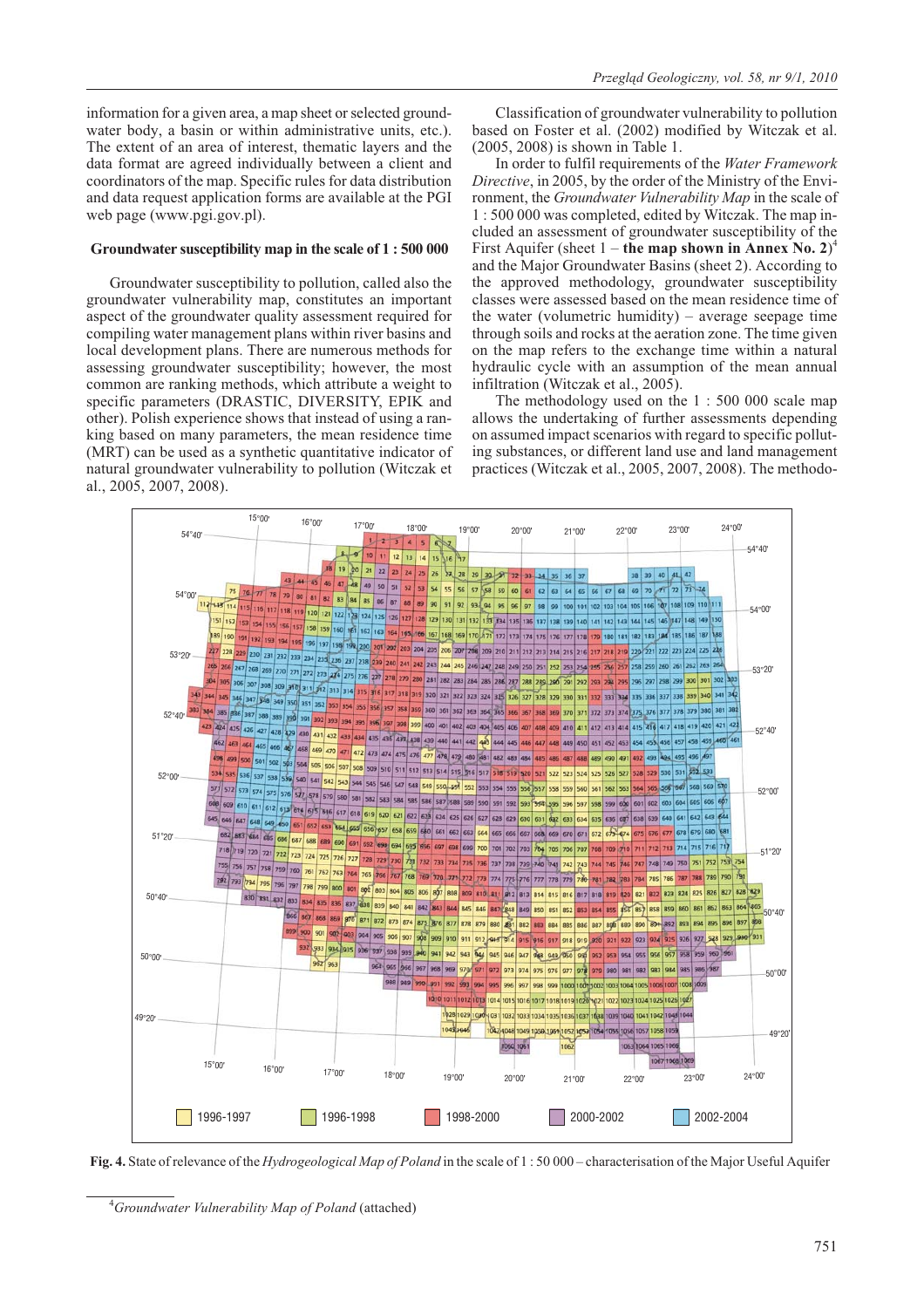

**Fig. 5.** Current state of work on thematic layers of the First Aquifer: **A** – occurrence and hydrodynamics; **B** – groundwater vulnerability and groundwater quality